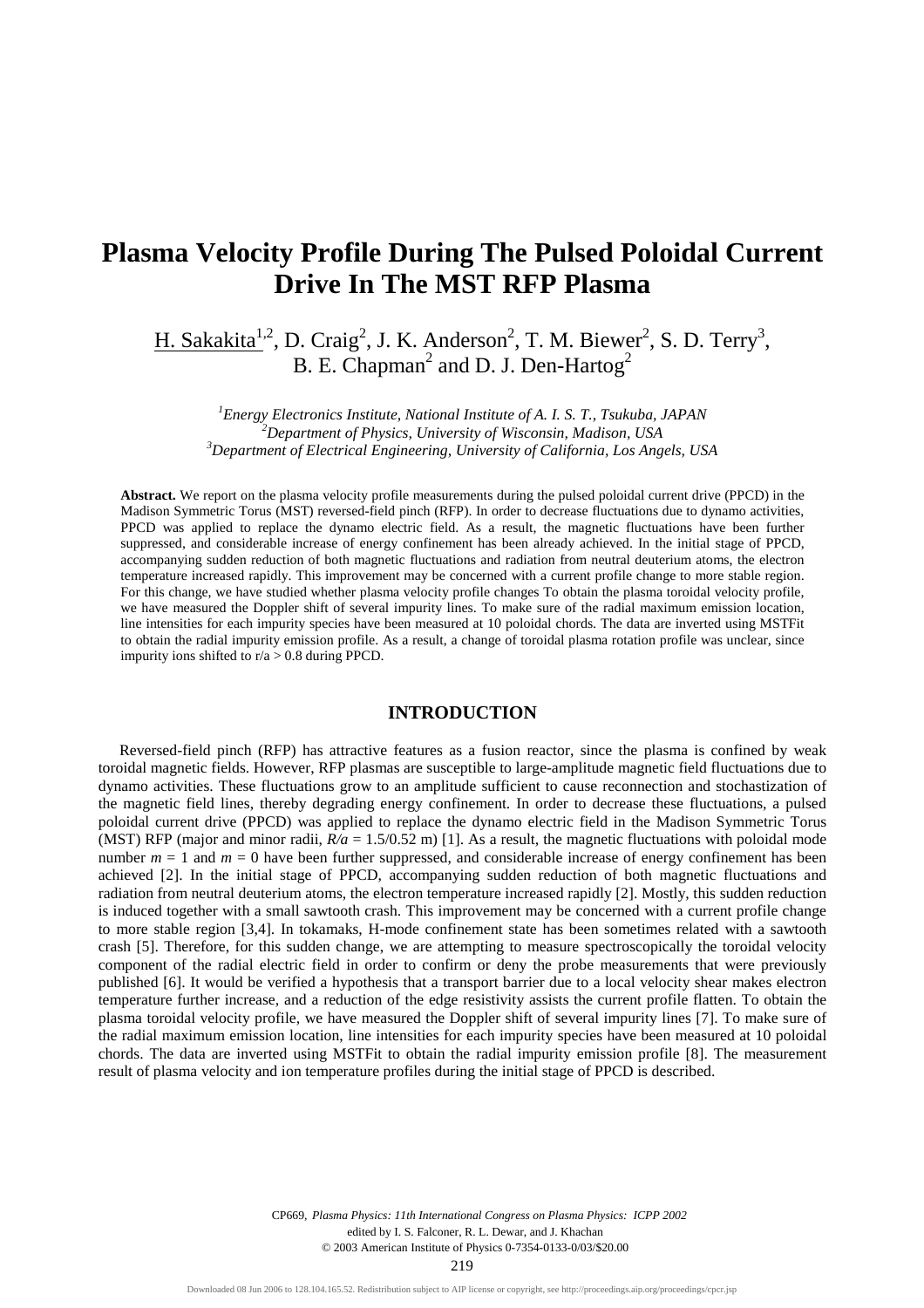## **EXPERIMENTAL SETUPS**

In order to obtain a toroidal plasma velocity profile, we have measured the Doppler shift of several impurity lines using the ion dynamics spectrometer (IDS) precisely described in ref. 7. (Charge exchange recombination spectroscopy (CHERS) is not available for the toroidal plasma velocity measurement at the present.) This spectrometer is available to measure simultaneously impurity ion temperature and flow velocities with 10 µsec temporal resolution. This device is actually a duo-spectrometer: measurements from toroidally two different chordal views of the plasma can be made simultaneously via two separate quartz input fiber optic bundles coupled to the entrance slit of a spectrometer. We measured flow velocities and ion temperature for CV (227.1 nm), BIV (282.3 nm), OV (278.1 nm), CIII (229.6 nm) and HeII (468.6 nm) lines. Measurements are line-averaged along the toroidal viewing chord which samples the plasma from  $r/a = 0.3$  to 1.0.

To make sure of the radial maximum emission location, line intensities for each impurity species were measured at 10 poloidal viewing chords of r/a = -0.87, -0.58, -0.41, -0.24, -0.09, 0.10, 0.28, 0.45, 0.62 and 0.839. r/a = -0.87 and 0.839 chords are toroidally apart 120 degrees from other 8 chords. But this influence was taken into account in the analysis. Using two fiber bundles of the IDS system, line intensities for two chords were measured at one discharge. We measured CV (227.1 nm), BIV (282.3 nm), OV (278.1 nm) and HeII (468.6 nm) line intensities.

### **RESULTS**

Plasma current was  $\sim$ 210 kA, and PPCD trigger timing was fixed at  $t = 9.0$  ms. The SXR ratio (beryllium filter, 15  $\mu$ m/7.5  $\mu$ m) that corresponds to electron temperature increases after a sawtooth crash at t = ~11 ms as shown in Fig. 1(a). Figures 1(b) and (c) show time behaviors of magnetic mode fluctuations and  $H_{\alpha}$ . After triggering of PPCD, single helicity state of toroidal mode number  $n = 6$  ( $m = 1$ ) is formed. After the final SXR crash ( $t = \sim 11$  ms), both magnetic fluctuations and radiation from neutral deuterium atoms decrease. Hereafter, we pay attention to just before and after SXR crash, i.e.,  $t = 10.5$  and 13.5 ms.

Electron density profiles measured by a FIR interferometer are shown in Fig. 2. At  $t = 13.5$  ms, electron density gradient becomes steeper at *r/a* ~ 0.7. Electron temperature gradient also becomes steep at *r/a* ~ 0.7 as shown in Fig. 7 of Ref. 2.



**FIGURE 1.** Time behaviors of (a) SXR ratio, (b) magnetic mode amplitudes of  $n = 6, 7$  and 8, (c) H<sub>α</sub> emission.



**FIGURE 2.** Electron density profiles at t = 10.5 ms (solid circle symbol) and 13.5 ms (solid square symbol), respectively.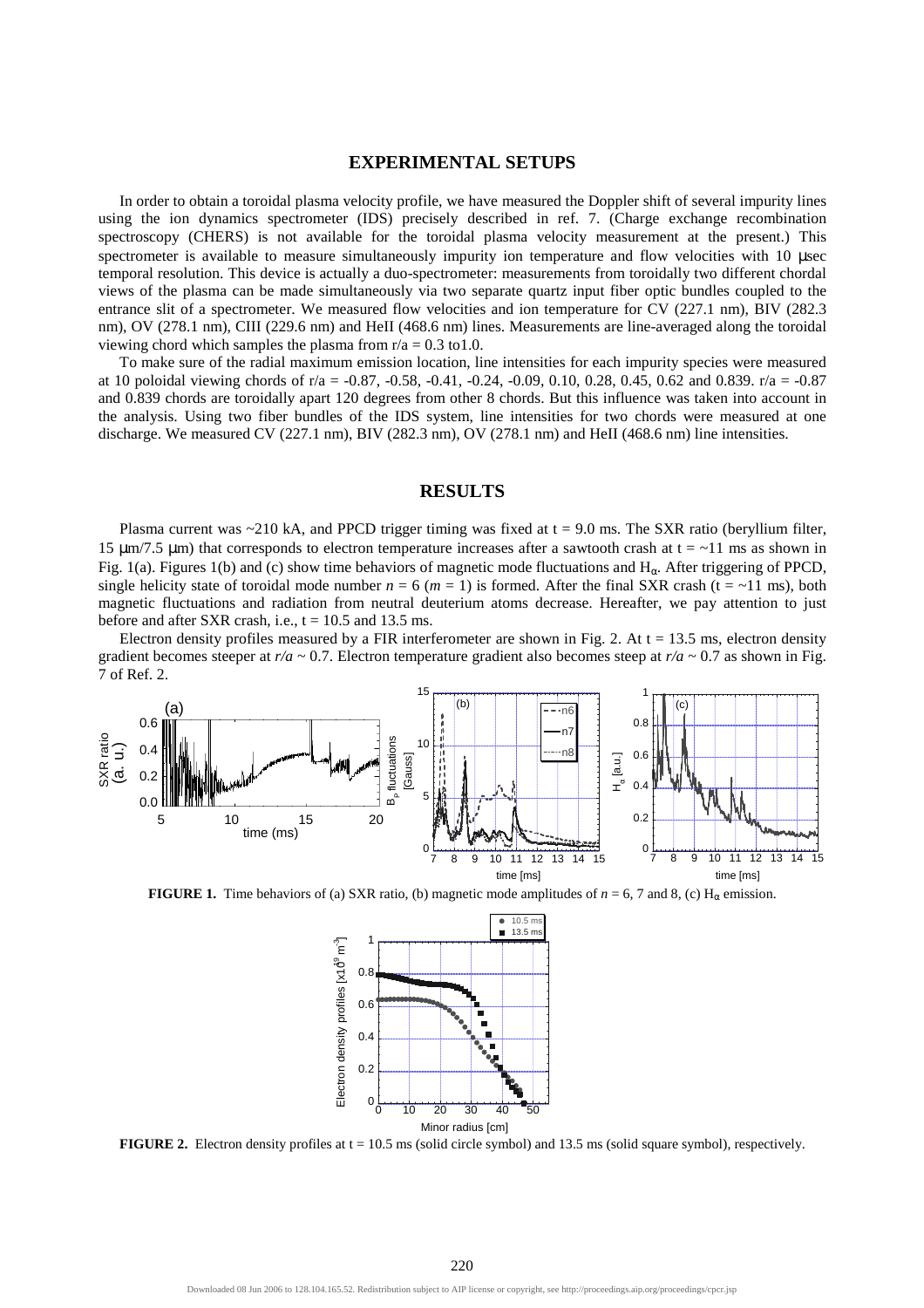

**FIGURE 3.** Time behaviors of (a) Toroidal plasma velocities, (b) ion temperatures. Solid line (CV), broken line with empty circle (BIV), dashed line with solid square (OV), solid line with solid circle (HeII) and dashed line with solid triangle (CIII). Figure 3 shows measured toroidal plasma velocities and ion temperatures for CV, BIV, OV, HeII and CIII. 100 µs moving average and ensemble shot average were conducted. Toroidal plasma rotation decreased with PPCD. Ion temperatures of CV, HeII and CIII show almost no change. But ion temperatures of BIV and OV decrease with PPCD.



**FIGURE 4.** Line integrated emission profiles at t = 10.5 and 13.5 ms, (a) CV, (b) BIV and (c) OV. Inverted radial emission profiles and radial emission profiles multiplied by the appropriate geometric sensitivity function, (d) CV, (e) BIV and (f) OV. Figures 4(a), (b) and (c) show line integrated emission profiles (empty symbols). Solid symbol data means inverse transformed data from Abel inverted emission profile (solid lines) shown in Fig. 4(d), (e) and (f). Inverted data fairly fits to the raw data as shown in Fig. 4(a), (b) and (c). Transformed emission profiles from line integrated